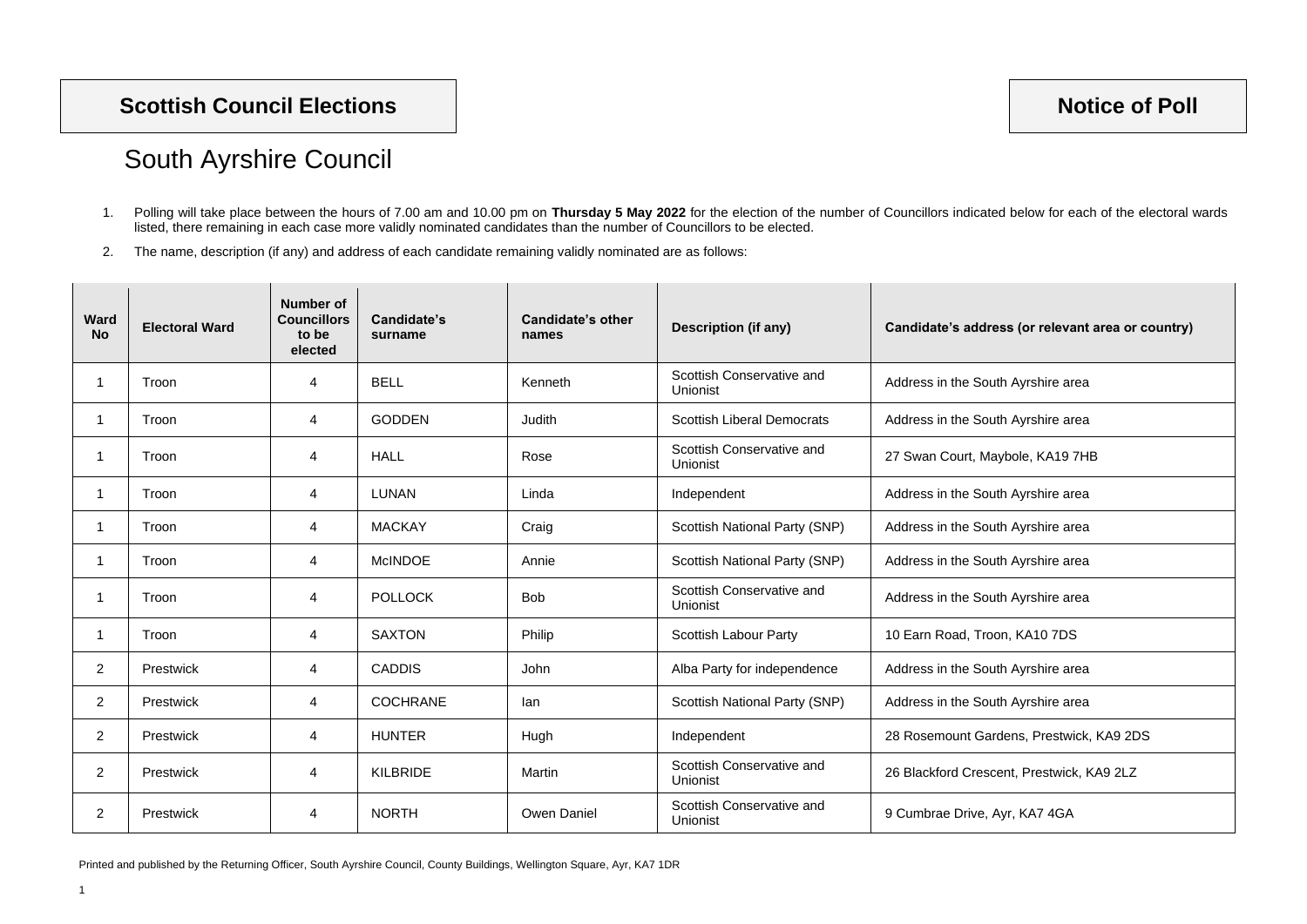Printed and published by the Returning Officer, South Ayrshire Council, County Buildings, Wellington Square, Ayr, KA7 1DR

| <b>Ward</b><br><b>No</b> | <b>Electoral Ward</b> | <b>Number of</b><br><b>Councillors</b><br>to be<br>elected | <b>Candidate's</b><br>surname | <b>Candidate's other</b><br>names | <b>Description (if any)</b>                  | Candidate's address (or relevant area or country) |
|--------------------------|-----------------------|------------------------------------------------------------|-------------------------------|-----------------------------------|----------------------------------------------|---------------------------------------------------|
| $\overline{2}$           | Prestwick             | 4                                                          | <b>RAMSAY</b>                 | Cameron                           | <b>Scottish Labour Party</b>                 | Address in the South Ayrshire area                |
| $\overline{2}$           | <b>Prestwick</b>      | 4                                                          | <b>SMITH</b>                  | Norrie                            | <b>Scottish National Party (SNP)</b>         | Address in the South Ayrshire area                |
| $\overline{2}$           | Prestwick             | 4                                                          | <b>STILLIE</b>                | <b>Derek Daniel</b>               | Scottish Conservative and<br>Unionist        | 3A Doonholm Road, Ayr, KA7 4QQ                    |
| 3                        | Ayr North             | 4                                                          | <b>BRENNAN-Whitefield</b>     | Laura                             | <b>Scottish National Party (SNP)</b>         | Address in the South Ayrshire area                |
| 3                        | Ayr North             | 4                                                          | <b>CAVANA</b>                 | lan                               | <b>Scottish Labour Party</b>                 | 5 Craigie Lea, Craigie, Ayr, KA8 0SD              |
| 3                        | Ayr North             | 4                                                          | <b>DAVIS</b>                  | lan                               | Scottish Conservative and<br>Unionist        | 1 Stewart Road, Ayr, KA8 9EU                      |
| 3                        | Ayr North             | 4                                                          | <b>DIXON</b>                  | <b>Mark</b>                       | <b>Scottish National Party (SNP)</b>         | Address in the South Ayrshire area                |
| 3                        | Ayr North             | 4                                                          | <b>GRAHAM</b>                 | Mason                             | <b>Scottish Liberal Democrats</b>            | Address in the South Ayrshire area                |
| 3                        | Ayr North             | 4                                                          | <b>PATERSON</b>               | David                             | Scottish Conservative and<br>Unionist        | 39 Prestwick Road, Ayr, KA8 8LE                   |
| 3                        | Ayr North             | 4                                                          | <b>RUSSELL</b>                | Andrew                            | Independent                                  | Address in the South Ayrshire area                |
| 3                        | Ayr North             | 4                                                          | <b>SOMMERVILLE</b>            | Denise                            | Alba Party for independence                  | Address in the South Ayrshire area                |
| 4                        | Ayr East              | 3                                                          | <b>BRODIE</b>                 | Chic                              | Independent                                  | Address in the South Ayrshire area                |
| 4                        | Ayr East              | 3                                                          | <b>BRYDEN</b>                 | Andrew                            | Independent                                  | 27 Meadow Park Drive, Ayr, Ayrshire, KA7 2LJ      |
| 4                        | Ayr East              | 3                                                          | <b>CULLEN</b>                 | Chris                             | <b>Scottish National Party (SNP)</b>         | Address in the South Ayrshire area                |
| 4                        | Ayr East              | 3                                                          | <b>DOUGLAS</b>                | lan                               | <b>Scottish National Party (SNP)</b>         | 47 Meadow Park, Ayr, KA7 2LW                      |
| 4                        | Ayr East              | $\mathbf{3}$                                               | <b>KENNEDY</b>                | Deirdre                           | <b>Scottish Liberal Democrats</b>            | Address in the South Ayrshire area                |
| 4                        | Ayr East              | $\sqrt{3}$                                                 | <b>KILPATRICK</b>             | Mary                              | Scottish Conservative and<br>Unionist        | Dorlin, 36 Alloway, Ayrshire, KA7 4PQ             |
| 4                        | Ayr East              | $\sqrt{3}$                                                 | <b>LAMONT</b>                 | Alan                              | Scottish Conservative and<br><b>Unionist</b> | 118 Peggieshill Road, Ayr, KA7 3RA                |
| 4                        | Ayr East              | $\mathbf{3}$                                               | <b>McGINLEY</b>               | <b>Brian</b>                      | <b>Scottish Labour Party</b>                 | 34 Holmston Road, Ayr, KA7 3BD                    |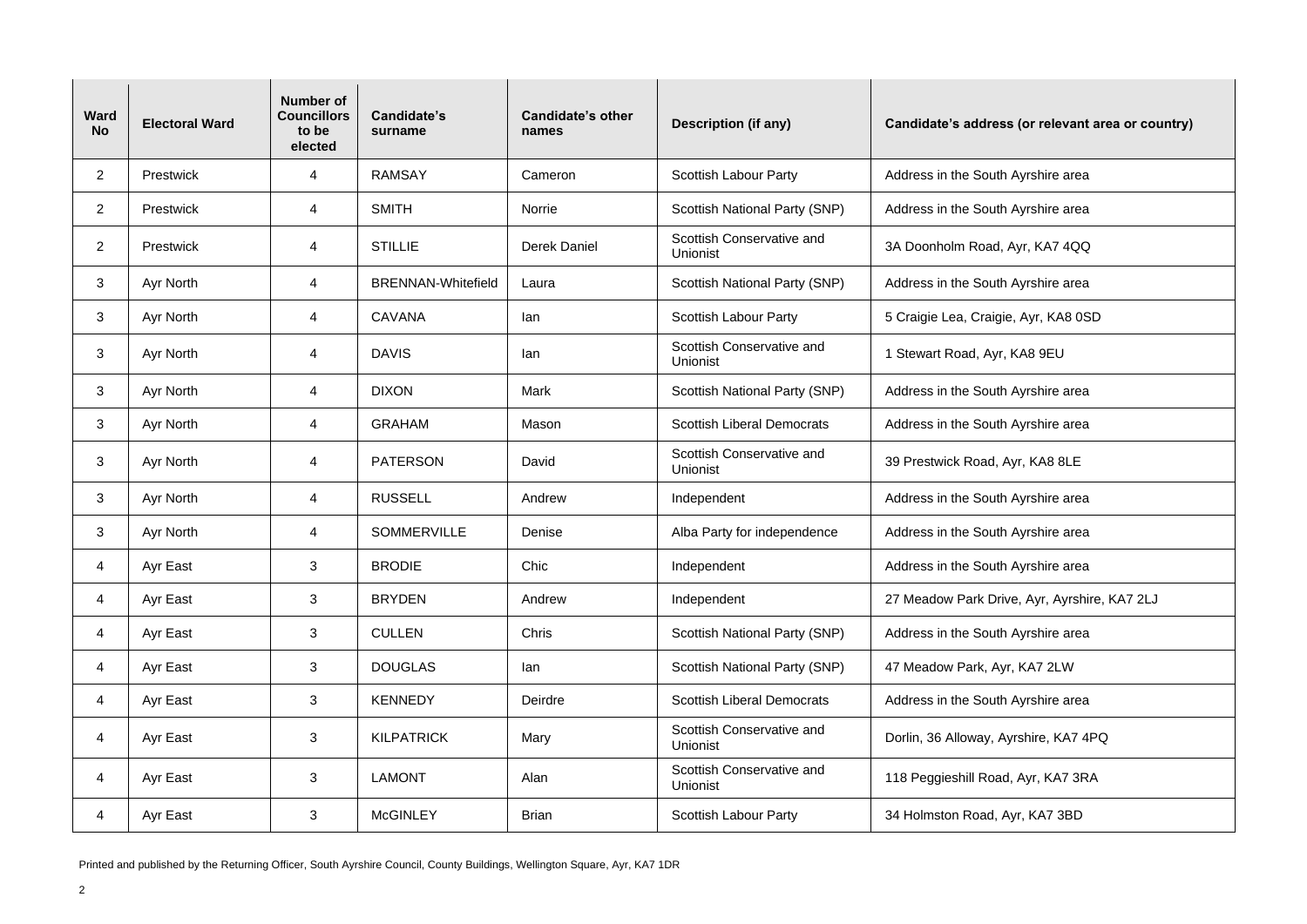Printed and published by the Returning Officer, South Ayrshire Council, County Buildings, Wellington Square, Ayr, KA7 1DR

| <b>Ward</b><br><b>No</b> | <b>Electoral Ward</b>                        | <b>Number of</b><br><b>Councillors</b><br>to be<br>elected | <b>Candidate's</b><br>surname | <b>Candidate's other</b><br>names | <b>Description (if any)</b>                                   | Candidate's address (or relevant area or country)        |
|--------------------------|----------------------------------------------|------------------------------------------------------------|-------------------------------|-----------------------------------|---------------------------------------------------------------|----------------------------------------------------------|
| 4                        | Ayr East                                     | $\mathfrak{B}$                                             | <b>RAMSAY</b>                 | David John                        | Independent                                                   | Address in the South Ayrshire area                       |
| 5                        | Ayr West                                     | 4                                                          | <b>BRYCE</b>                  | <b>Gordon Hawley</b>              | Scottish Family Party: Pro-<br>Family, Pro-Marriage, Pro-Life | Address in the South Ayrshire area                       |
| 5                        | Ayr West                                     | 4                                                          | <b>DOWEY</b>                  | Martin                            | Scottish Conservative and<br>Unionist                         | Address in the South Ayrshire area                       |
| 5                        | Ayr West                                     | 4                                                          | <b>DUNCAN</b>                 | John                              | <b>Scottish Labour Party</b>                                  | 23 Kintyre Park, Doonfoot, KA7 4GD                       |
| 5                        | Ayr West                                     | 4                                                          | <b>LYONS</b>                  | Lee                               | <b>Scottish Conservative and</b><br><b>Unionist</b>           | Cairnhill Cottage, Kirkmichael, South Ayrshire, KA19 7LA |
| 5                        | <b>Ayr West</b>                              | 4                                                          | <b>McCABE</b>                 | <b>Derek</b>                      | Scottish Conservative and<br><b>Unionist</b>                  | Address in the South Ayrshire area                       |
| 5                        | Ayr West                                     | 4                                                          | <b>ROSS</b>                   | Jamie                             | <b>Scottish Liberal Democrats</b>                             | Address in the South Ayrshire area                       |
| 5                        | Ayr West                                     | 4                                                          | <b>SHIELDS</b>                | <b>Bob</b>                        | Independent                                                   | Address in the South Ayrshire area                       |
| 5                        | Ayr West                                     | 4                                                          | <b>WEIR</b>                   | George                            | <b>Scottish National Party (SNP)</b>                          | Address in the South Ayrshire area                       |
| 5                        | Ayr West                                     | 4                                                          | <b>WEIR</b>                   | Margaret                          | <b>Scottish National Party (SNP)</b>                          | Address in the South Ayrshire area                       |
| 6                        | Kyle                                         | 3                                                          | <b>AITKEN</b>                 | John                              | <b>Scottish Liberal Democrats</b>                             | Address in the South Ayrshire area                       |
| 6                        | Kyle                                         | 3                                                          | <b>BUSH</b>                   | Geoff                             | Alba Party for independence                                   | Address in the South Ayrshire area                       |
| 6                        | Kyle                                         | 3                                                          | <b>DETTBARN</b>               | Julie                             | <b>Scottish National Party (SNP)</b>                          | Address in the South Ayrshire area                       |
| 6                        | Kyle                                         | $\sqrt{3}$                                                 | <b>FERRY</b>                  | Stephen                           | Scottish Conservative and<br><b>Unionist</b>                  | 56 Hannah Wynd, St Quivox, Ayr, KA6 5HB                  |
| 6                        | Kyle                                         | $\mathfrak{B}$                                             | <b>SPURLING</b>               | Arthur                            | <b>Scottish Conservative and</b><br>Unionist                  | 53 Kilnford Drive, Dundonald, Kilmarnock, KA2 9EU        |
| 6                        | Kyle                                         | $\sqrt{3}$                                                 | <b>TOWNSON</b>                | Duncan                            | <b>Scottish Labour Party</b>                                  | Address in the South Ayrshire area                       |
| $\overline{7}$           | Maybole, North<br><b>Carrick and Coylton</b> | $\sqrt{3}$                                                 | <b>CAMPBELL</b>               | lain                              | <b>Scottish Conservative and</b><br>Unionist                  | 67 Ashgrove Avenue, Maybole, South Ayrshire, KA19 8BJ    |
| $\overline{7}$           | Maybole, North<br>Carrick and Coylton        | 3                                                          | <b>CONNOLLY</b>               | <b>Brian</b>                      | Independent                                                   | 10 Cargill Avenue, Maybole, KA19 8AD                     |